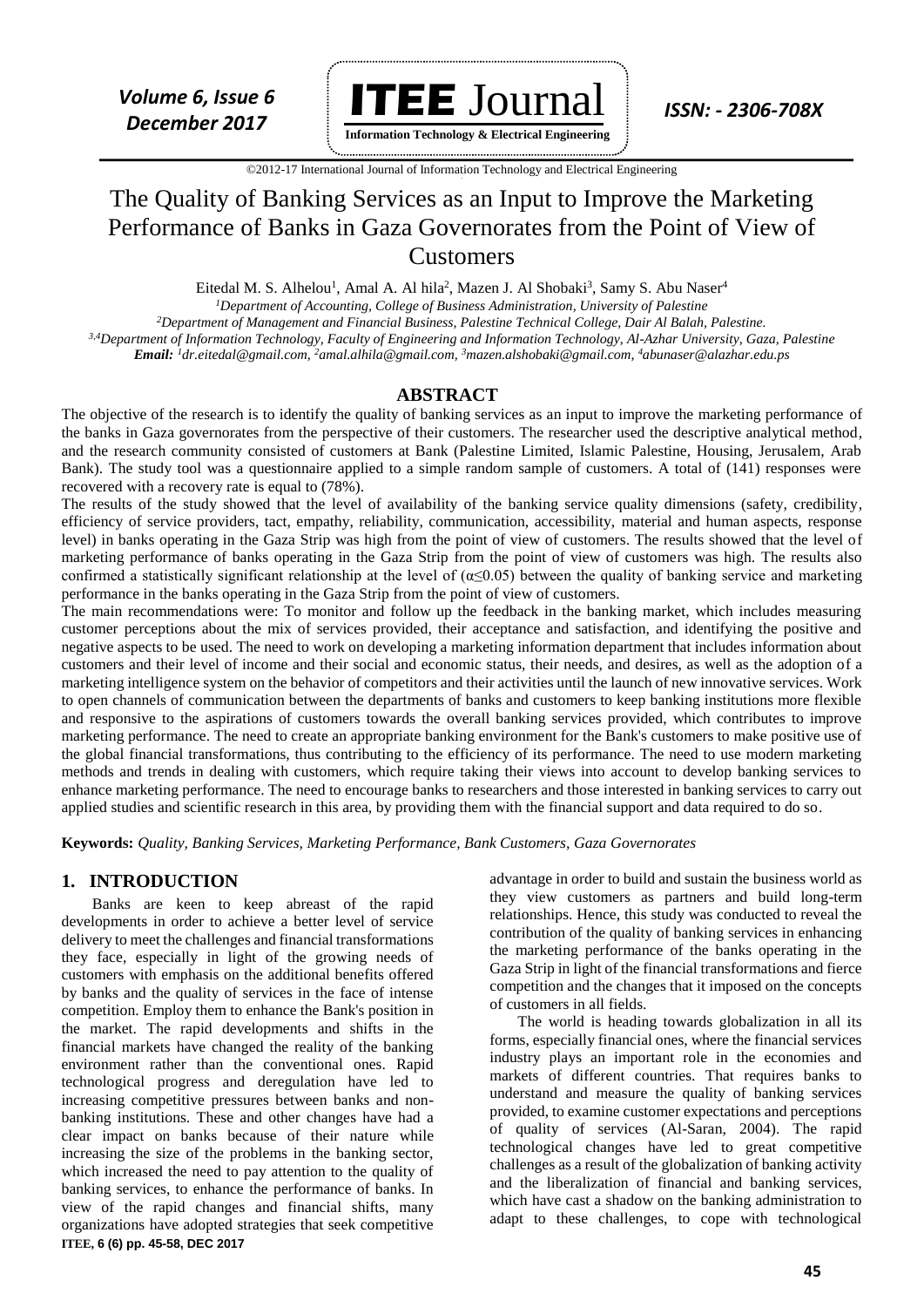

©2012-17 International Journal of Information Technology and Electrical Engineering `

developments and develop the banking services offered, and to pay attention to their quality (Barish, 2005).

The banking environment has witnessed many changes as a result of several factors that have led to increased competition in the banking sector, increased knowledge, and knowledge of the services offered by international banks (Halouz and Al-Idmour, 2012). Where the world today knows a tremendous revolution in the field of communications and information and increasing the spread of globalization, the markets have become an open place for all investors, which led to the emergence of strong competition between institutions to increase market share (Noureddine, 2007). According to the rapidly growing global economy and the banking sector, which is being affected every day spontaneously, it is very important and effective that online banking becomes part of the new technological arena, because providing online banking is of great benefit to customers and saves a lot of time and other benefits directly (Miah, 2013). The continued growth in banking services and the high customer expectations of the quality of service provided requires the Bank's management to recognize and follow the trends, perceptions and expectations of customers to the quality of service offered by (Abboud and Kanan, 2012). The increasing interest in the quality of e-banking services, whether for the bank or the customer is an effective tool to improve and know the level of services provided and expected from customers and other benefits directly (Fadelah, 2010). The quality of e-service has implications for customer attitudes, customer satisfaction, and behavioral intentions, accordingly, customer evaluation of quality can enable practitioners to allocate the organization's resources to ensure positive eservices, attitudes and positive behavioral intentions (Carlson & O'Cass, 2010).

## **2. THE GENERAL FRAMEWORK OF THE STUDY**

#### **2.1 Research problem**

The problem of research is the increasing number of banks operating in Palestine. According to the latest report of the Monetary Authority (7) local banks and (10) foreign banks, the number of banks is large, which increases the competition, and creates additional pressure on banks to attract new customers and retain existing customers. Through the exit from the cycle of typical services and the creation of services beyond the expectations of customers in light of the exceptional economic situation difficult to suffer the Gaza Strip from the siege and wars. Based on the above, the problem of the study is determined by the following question:

**Q1**: What is the quality of banking services as an input to improve the marketing performance of banks in Gaza governorates from the point of view of customers?

#### **The following sub-questions arise:**

**Q1-1**: What is the availability of banking service quality dimensions (reliability, responsiveness, efficiency and capacity of service providers, accessibility, tact, communication, credibility, safety, attention, care and

caution, tangible physical and human aspects) from the point of view of customers?

**Q1-2**: What is the level of marketing performance of banks operating in Gaza Strip from the perspective of customers? **Q1-3**: Is there a relationship between quality of banking service and marketing performance in the banks operating in Gaza Strip from the point of view of customers?

#### **2.2 Research Objectives**

The study aims to highlight the quality of banking services as an input to improve the marketing performance of banks in Gaza governorates from the point of view of customers by achieving the following sub-objectives:

- 1. Disclosure of the relationship between the quality of banking services and marketing performance.
- 2. Determine the level of quality of banking service in light of the financial transformations.
- 3. Disclosure of the quality of banking services as an input to improve the marketing performance of banks in the Gaza governorates.

#### **2.3 Research Importance**

The importance of this study stems from the importance of this study in the attempt to enrich the studies and research conducted in the field of quality of banking services and marketing performance, which are relatively few, especially in the Arab societies, because of their modernity and diversity, and stems this study is considered one of the few if not the first studies conducted on banks in the Gaza Strip. The study is also important because of the importance of its scientific subject where it can help banks adapt and respond to rapid environmental changes and competition by focusing on customer satisfaction and continuous development of services that meet their needs.

#### **2.4 Research hypothesis**

In order to provide an appropriate answer to the questions raised and the study seeks to test the validity of the following hypothesis:

**Ho1**: There is a statistically significant relationship between the dimensions of the quality of banking services (reliability, responsiveness, efficiency and ability of service providers, accessibility, tact, communication, credibility, safety, attention, care and care, tangible physical and human aspects) and marketing performance from the point of view of customers.

#### **2.5 Research Limits and Scope**

- 1. **Subject Limit (Academic):** The objective of this research was to study the quality of banking services as an input to improve the marketing performance of the banks in Gaza governorates from the point of view of customers
- 2. **Human Limit:** The study was conducted on the customers of the banks in question.
- 3. **Institutional limit**: The study was conducted on banks in Gaza Strip.
- 4. **Place limit:** The study was conducted in the State of Palestine and was limited to the branches of Bank of Palestine Limited, the Palestinian Islamic Bank, the Housing Bank, Al Quds Bank, and the Arab Bank in Gaza Strip.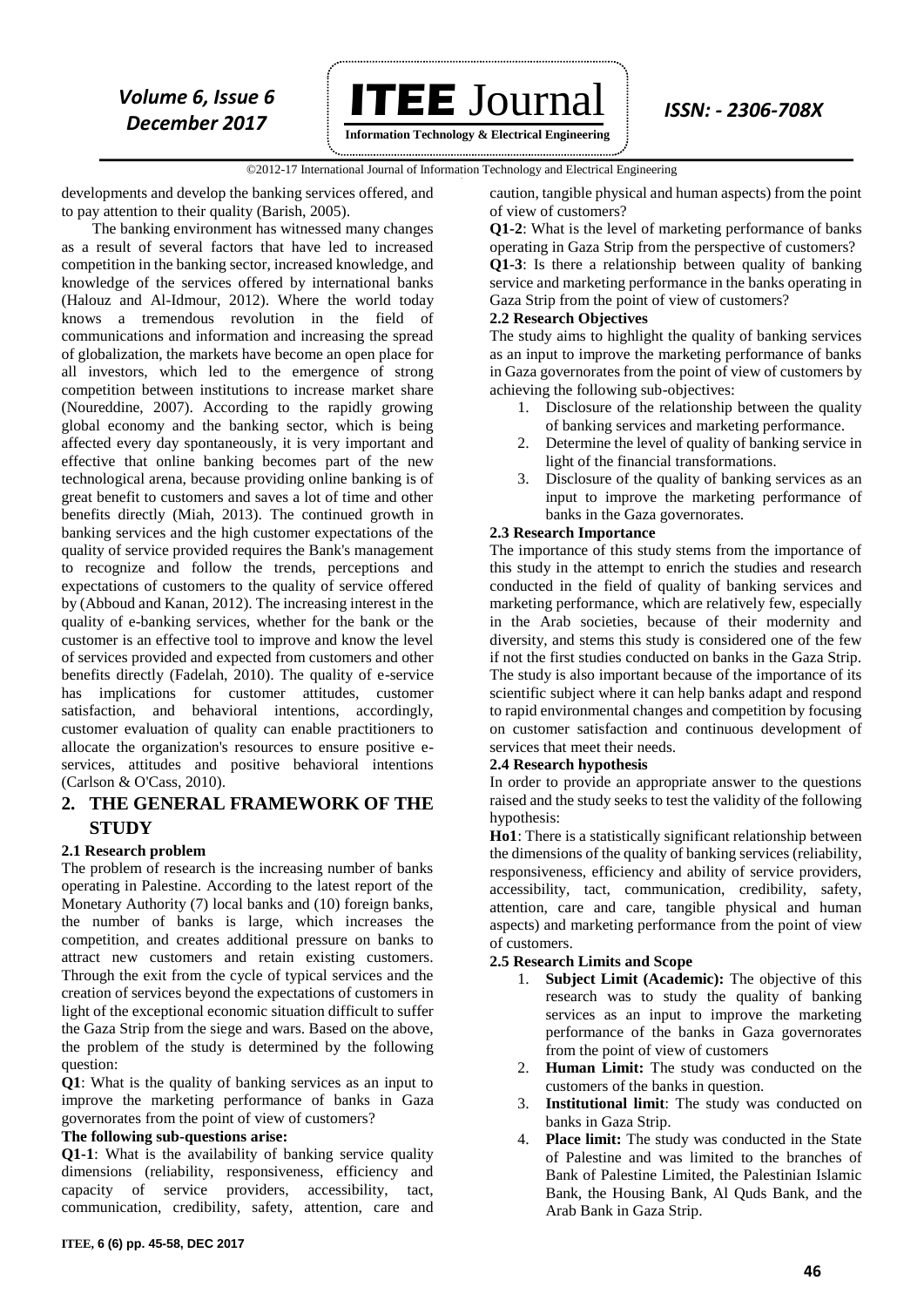

 ©2012-17 International Journal of Information Technology and Electrical Engineering `

5. **Time Limits**: The study was conducted and preliminary data were collected on Palestinian banks and statistical analysis was carried out during the year (2017).

#### **2.6 Previous studies**

Many studies have addressed the quality of banking services as follows:

 Study of (Al-Habil et al., 2017) aimed to identify the impact of the quality of banking services on the marketing performance of the banks operating in the Gaza Strip in light of the financial transformations from the point of view of employees and the relationship between the quality of banking services and marketing performance from the point of view of employees. The results of the study indicated that the level of availability of the quality of banking service (safety, credibility, efficiency of service providers, tact, empathy, reliability, communication, accessibility, material and human aspects, response level) in banks operating in the Gaza Strip from the point of view of employees was high. The results showed that the level of marketing performance of banks operating in the Gaza Strip from the point of view of workers was high. There is a statistically significant impact of the quality of banking services on the marketing performance of banks operating in the Gaza Strip in light of the financial transformations from the point of view of employees. The intermediate variable of financial transformations weakens the impact between the quality of banking services and marketing performance. There are no statistically significant differences at the level of  $(\alpha \le 0.05)$ between the averages of the employees' estimation on the quality of banking services, marketing performance and financial transitions for the variable of scientific qualification and the bank. There are statistically significant differences at the level of  $(α \le 0.05)$  between the average scores of employees on the quality of banking services for the variable number of years of service and for those who have years of service (less than 5 years). One of the most important recommendations was to promote and develop the skills of bank employees, prepare banking competencies on a global level, develop their performance in the field of assimilation of developments and on the development of the banking industry. The use of special agencies to study and discover areas of weakness and strength in banking services through the use of models developed globally to raise the credibility of the results locally and internationally. The establishment of strategies and policies for the improvement of the quality of the banking service provided by the Department of Banks, taking into consideration the relative importance of the quality of the banking service provided effectively in the design and implementation of quality strategies.

The need for banks to face financial transformations emanating from within the bank and not to develop a model system imported from abroad or from other banks in order to achieve effectiveness. Banks must adopt effective strategies to upgrade their services to the level of these different challenges. To develop and strengthen the oversight role of the Monetary Authority over banks, and to adopt an ambitious plan to restructure the Monetary Authority and its operations to become more in line with international standards and practices and to become a modern central bank with full powers. Banks need to encourage researchers and those interested in banking services to carry out applied studies and scientific research in this area by providing them with the financial support and data required to do so.

- Study of (Al-Rubaie et al., 2014) showed a high level of customer knowledge management, development of new services and marketing performance in Iraqi commercial banks, in addition to a statistically significant impact on the development of new services in the marketing performance of banks in its three dimensions: profitability, Market, and customer retention.
- Study of (Khurana, 2014) found that there is a positive relationship between customer satisfaction, perceptions, the quality of service, customers' expectations, and perceptions of service quality dimensions (sensitivity, efficiency, and empathy) have an impact on customer satisfaction. The dimension of empathy had the greatest impact on customer satisfaction followed by efficiency and tangibility.
- Study of (Atawi et al., 2014) showed that the quality of banking services offered by Jordanian banks was good, in addition to the existence of differences between the evaluation of customers of commercial and Islamic banks to the quality of banking service provided and for the benefit of commercial banks. It also showed the relative importance attributed by customers to the criteria they use when assessing the quality of services provided by banks, in addition to the positive impact of the quality of banking service on the performance of Jordanian banks.
- Study of (Makdadi and Al-Sukkar, 2014) showed that there is an effect between the determinants of marketing innovation and improving the quality of banking service in commercial banks. The absence of differences in the responses of the study sample to the determinants of marketing creativity due to gender, age, scientific qualification, career level).
- Study of (Al-Basir, 2013) revealed that officials within Saudi banks believe that banking services are considered to be relatively weak, that the availability of physical aspects occupied the first ranking, then the sense of security followed by the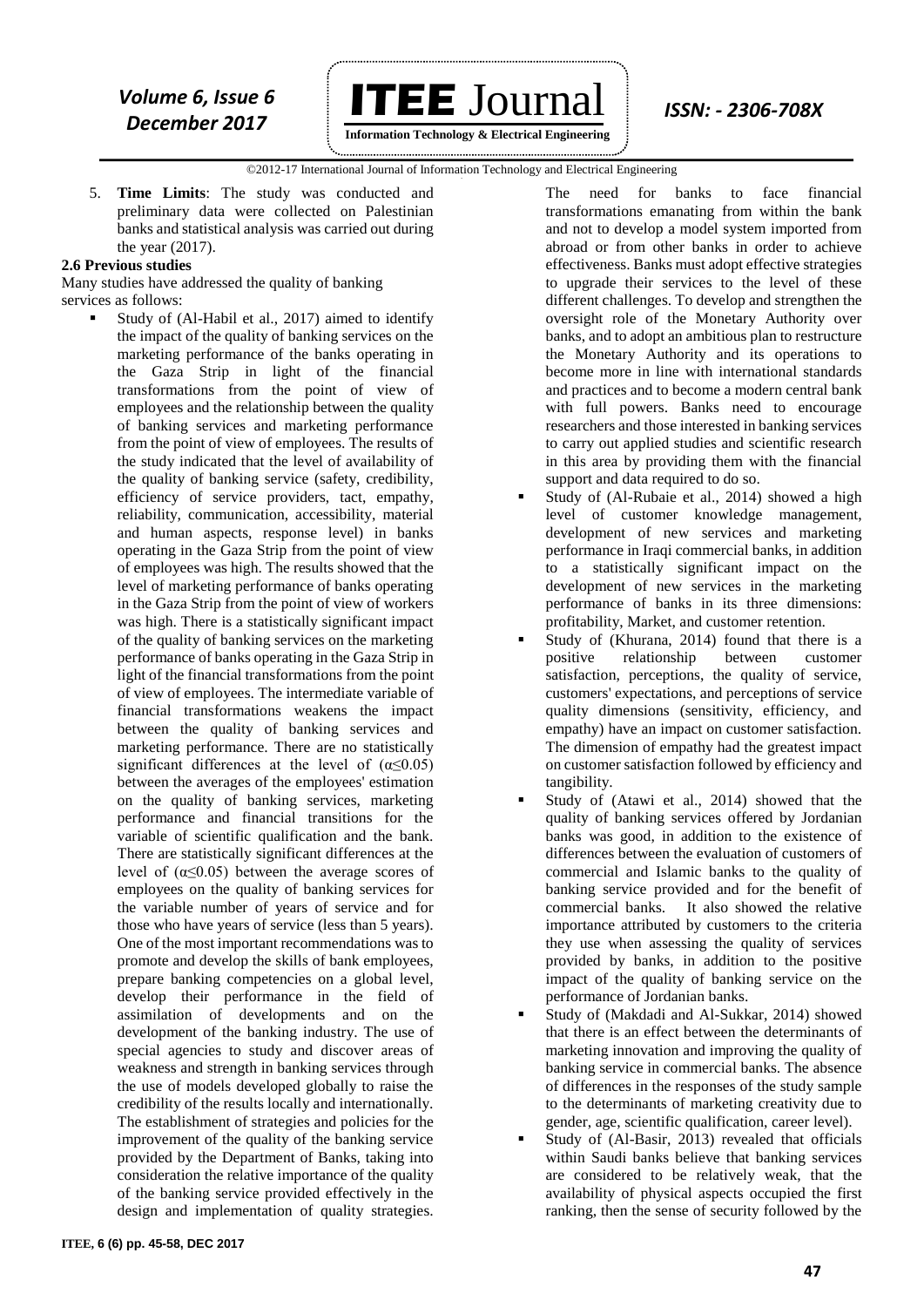

**Information Technology & Electrical Engineering**

 ©2012-17 International Journal of Information Technology and Electrical Engineering `

bank's interest in the customer, response to the client's requests, and finally the customer reliance on the bank to obtain the service.

- Study of (Helouz and Al-Adhour, 2012) showed that all the dimensions of the quality of banking service combined affect the loyalty of customers to Jordanian banks, and each dimension affects separately the loyalty of customers to Jordanian banks, and the dimension of effectiveness and safety is the most influential compared to other dimensions. There are differences in the opinion of the sample of the study due to (the gender of the client, his monthly income, the name of the bank he deals with, years of dealing with the bank).
- Study of (Darwish and Al-Damiri, 2010) found that there is a positive impression of the total quality of the banking service provided by the Arab banks operating in the governorate of Jerusalem by (81.3) of the sample. The results also indicated the existence of a positive relationship of statistical significance in the responses of customers of banks towards the dimensions of quality of service related to the concrete elements depending on the difference of gender, salary and related to security according to the different level of education and salary.
- Study of (Suleiman, 2010) showed that there is a positive correlation between customer relationship management and marketing performance, and that the best elements of marketing performance for banks were represented in maintaining current customers and the lowest is increasing market share.
- Study of (Al-Momani (2011), which concluded that the impact of international financial transformations on the level of democracy in countries is weak. The foreign aid variable is directly and indirectly proportional to the variable economic growth and to the level of democracy in the countries. It is not clear that there is a statistical relationship between the financial transformations and the level of democracy. The foreign investment variable has been positively correlated with levels of economic growth.
- Study of (Suleiman, 2010) showed that there is a positive correlation between customer relationship management and marketing performance.
- :
- .
- :
- The best elements of marketing performance for banks were represented in maintaining current customers and the least is increasing market share.
- A study (Akroush, 2008) that showed a positive relationship between the dimensions of quality of service and marketing performance. The strongest impact was the degree of reliability on the bank and the speed of response to customer requests.
- Study of (Coltman, 2007) showed that outstanding CRM capabilities lead to improved performance through (ROI, revenue of new products, sales growth).

### **2.7 Comment on previous studies**

The quality of banking services has been of great interest to researchers. However, in light of the changes in all fields, customer expectations have changed and their criteria have changed to judge things. This is what the study sought to discuss in light of the financial transformations and their impact on customer expectations about the quality of service.

**In terms of the objective of the study**: The research trends of the previous studies were varied and the aim was to indicate the gap between the expectations of customers on the quality level. In addition, the current study will address all aspects of quality of service, and express the opinion of customers about the quality of banking services in light of the financial transformations and their impact on marketing performance.

**In terms of study variables**: most of the studies focused on the following variables: (aspects of reliability, reliability, responsiveness, safety and empathy). The current study covered all aspects of the quality of banking service: (aspects of reliability, reliability, responsiveness, safety, empathy, Accessibility, tact, communication, credibility).

The current study also differed from previous Arab and foreign studies in terms of the sectors studied, their analysis, the period of time, and the nature of the sample studied.

# **3. THE THEORETICAL FRAMEWORK OF THE STUDY**

### **3.1 Quality of banking services:**

Since the beginning of the 21st century, the world has witnessed many economic, financial and political transformations that have a direct impact on productive and service projects. In light of these changes and transformations, developing countries, including Palestine, are facing the challenges of steadfastness in the face of intense competition, which indicates the need to pay attention to the quality of banking services as one way to achieve survival and continuity.

### **A. Definition of banking services quality:**

The following are some definitions of the quality of banking service:

|     | <b>Table 1:</b> Quality of bank service definitions |             |                                                                                                                |  |  |  |
|-----|-----------------------------------------------------|-------------|----------------------------------------------------------------------------------------------------------------|--|--|--|
| No. | <b>Researcher</b>                                   | The<br>vear | <b>Concept</b>                                                                                                 |  |  |  |
|     | Abdelkader                                          | 2005        | It is a measure of the degree to which the level of service provided to customers meets<br>their expectations. |  |  |  |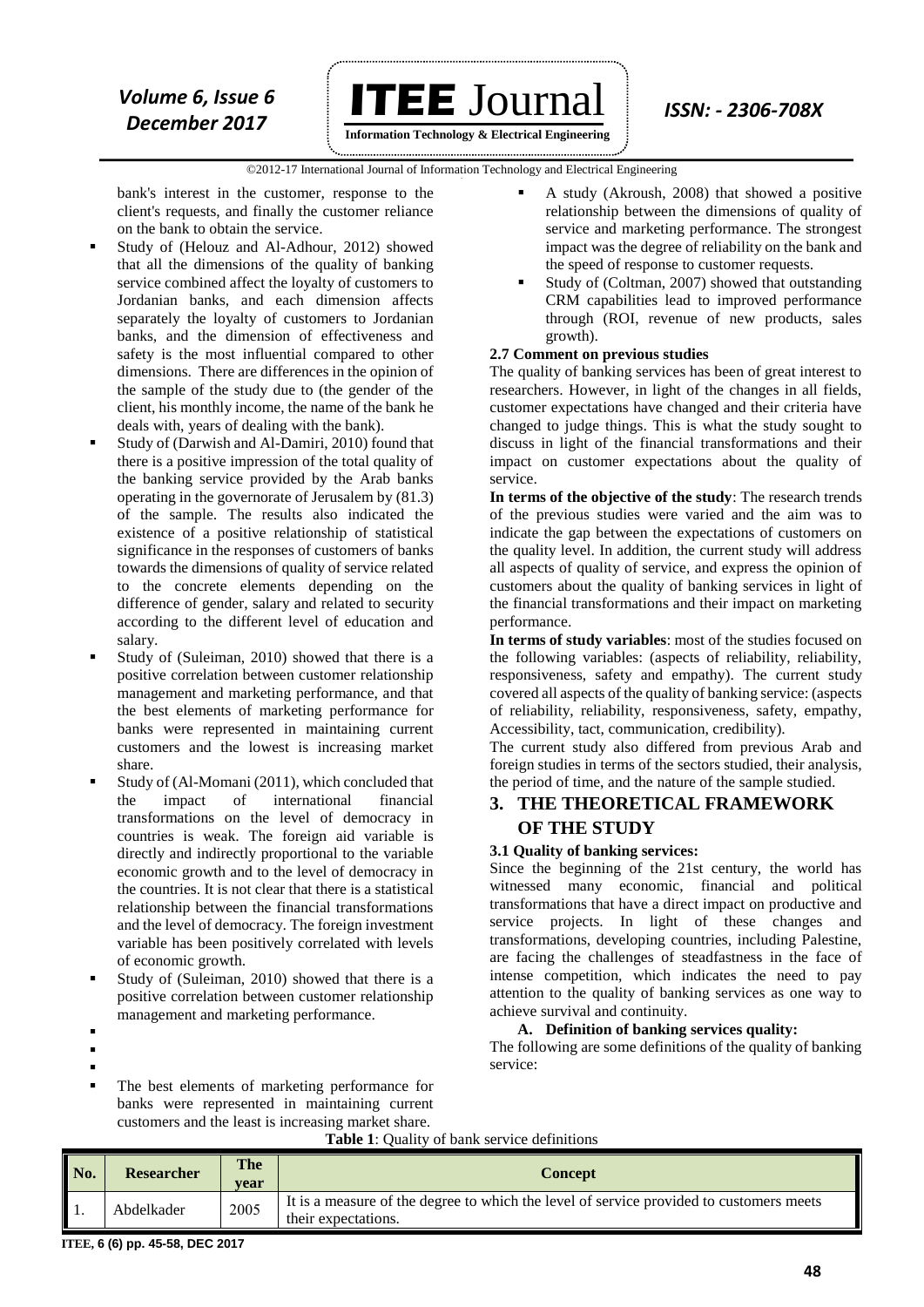*Volume 6, Issue 6* **ITEE**  $J$ OUT $1$ al *ISSN: - 2306-708X* **Information Technology & Electrical Engineering**

|                             | ©2012-17 International Journal of Information Technology and Electrical Engineering |      |                                                                                                                                                                                                                                                                      |  |  |  |  |
|-----------------------------|-------------------------------------------------------------------------------------|------|----------------------------------------------------------------------------------------------------------------------------------------------------------------------------------------------------------------------------------------------------------------------|--|--|--|--|
| $\overline{2}$ .            | Al-Jariri                                                                           | 2006 | The Bank's ability to respond to customers' expectations and requirements.                                                                                                                                                                                           |  |  |  |  |
| 3.                          | Makdadi and<br>Al-Sukkar                                                            | 2014 | The extent to which the service provided satisfies or exceeds customer expectations.                                                                                                                                                                                 |  |  |  |  |
| $\vert$ 4.                  | Al-Basir                                                                            | 2013 | The ability of banking services to achieve customer expectations in the light of a set of<br>bases or indicators on which these customers are based on the judgment on the quality of<br>services, including reliability, materiality, response, empathy and safety. |  |  |  |  |
| $\overline{\phantom{a}}$ 5. | AL-Otaibi                                                                           | 2005 | The ability of the management to produce or provide a service capable of meeting<br>customer needs.                                                                                                                                                                  |  |  |  |  |
| $\vert$ 6.                  | Abdul Hamid                                                                         | 2010 | One of the Bank's activities is to assist its clients in its financial activity, attract new<br>customers, increase its financial resources and not be exposed to trade risks. The Bank<br>aims to satisfy these customers and maintain them                         |  |  |  |  |

Quality of service means "the range of intangible activities offered by banks to achieve customer satisfaction and meet official  $\sigma_j$  can their expectations."

# **B.** Quality of service dimensions:

There is no agreement among researchers on the dimensions that determine the level of quality of service. According to Kane & Valury (2005), there are ten basic dimensions of quality that determine the quality of service according to the perception of customers as follows:

|  | <b>Quality of service dimensions:</b> |  |
|--|---------------------------------------|--|
|  |                                       |  |

| <b>Table 2:</b> Quality of service dimensions             |                                                                                                                                       |  |  |  |  |
|-----------------------------------------------------------|---------------------------------------------------------------------------------------------------------------------------------------|--|--|--|--|
| <b>The Dimension</b>                                      | <b>The Definition</b>                                                                                                                 |  |  |  |  |
| <b>Reliability</b>                                        | Degree of consistency in service performance and submission of the first time correctly.                                              |  |  |  |  |
| <b>Response level</b>                                     | The speed of response of service providers to the demands and needs of customers.                                                     |  |  |  |  |
| <b>Efficiency</b> and<br>capacity of service<br>providers | Ownership of individual service providers for capabilities that enables them to provide outstanding<br>customer service.              |  |  |  |  |
| <b>Accessibility</b>                                      | Easy access to the service providers and contact with them when necessary.                                                            |  |  |  |  |
| <b>Courtesy</b>                                           | Good customer treatment and appreciation of their own circumstances.                                                                  |  |  |  |  |
| <b>Connection</b>                                         | Exchange information about service between service providers and customers in an easy and<br>simple way.                              |  |  |  |  |
| <b>Credibility</b>                                        | The availability of a high degree of trust in service providers by taking into consideration the<br>interests and needs of customers. |  |  |  |  |
| <b>Security</b>                                           | Freeness of bank transactions.                                                                                                        |  |  |  |  |
| Attention, care and<br>upkeep                             | Be by making all efforts to notify the customer.                                                                                      |  |  |  |  |
| <b>Tangible physical</b><br>and human aspects             | Includes the exterior of equipment and personnel.                                                                                     |  |  |  |  |
|                                                           |                                                                                                                                       |  |  |  |  |

#### **3.2 Financial Transformation:**

The world witnessed economic, financial, social and intellectual changes that contributed to the strengthening of the capitalist system, the most important of which was the transfer of banks from the deposit to investment function, the increased competition to attract foreign capital and the emergence of giant financial and banking entities.

industry, which were devoted to maintaining the relative share of commercial banks in the finance market and countering the decline in their profitability. Recent developments in banking strategies for addressing them are as follows:

(Saidi and Ateeqa, 2004) and (Azzazi, 2008) discussed a number of fundamental developments in the global banking

**Table 3**: The most important developments, transformations in banking work, and strategies to counter transformations

|    | Recent developments and changes in the field of banking | Strategies adopted by banks in the face of global<br><b>transformations</b> |                                                    |  |  |  |  |
|----|---------------------------------------------------------|-----------------------------------------------------------------------------|----------------------------------------------------|--|--|--|--|
|    | The increasing handling of capital markets and the      |                                                                             | 1. Transformation into comprehensive banks<br>with |  |  |  |  |
|    | changing nature of banking intermediation.              |                                                                             | diversified service.                               |  |  |  |  |
| 2. | The trend to merge into banks.                          | 2.                                                                          | Providing innovative financing activities.         |  |  |  |  |
| 3. | Expansion of eServices.                                 | Serious preparation to deal with modern banking                             |                                                    |  |  |  |  |
|    | Liberalization of trade in financial services.          |                                                                             | innovations.                                       |  |  |  |  |
| 5. | Spread of money laundering operations.                  |                                                                             | Deepening the use of technology.                   |  |  |  |  |
| 6. | The growth of Islamic banking.                          |                                                                             | Strengthening the capital base of banks.           |  |  |  |  |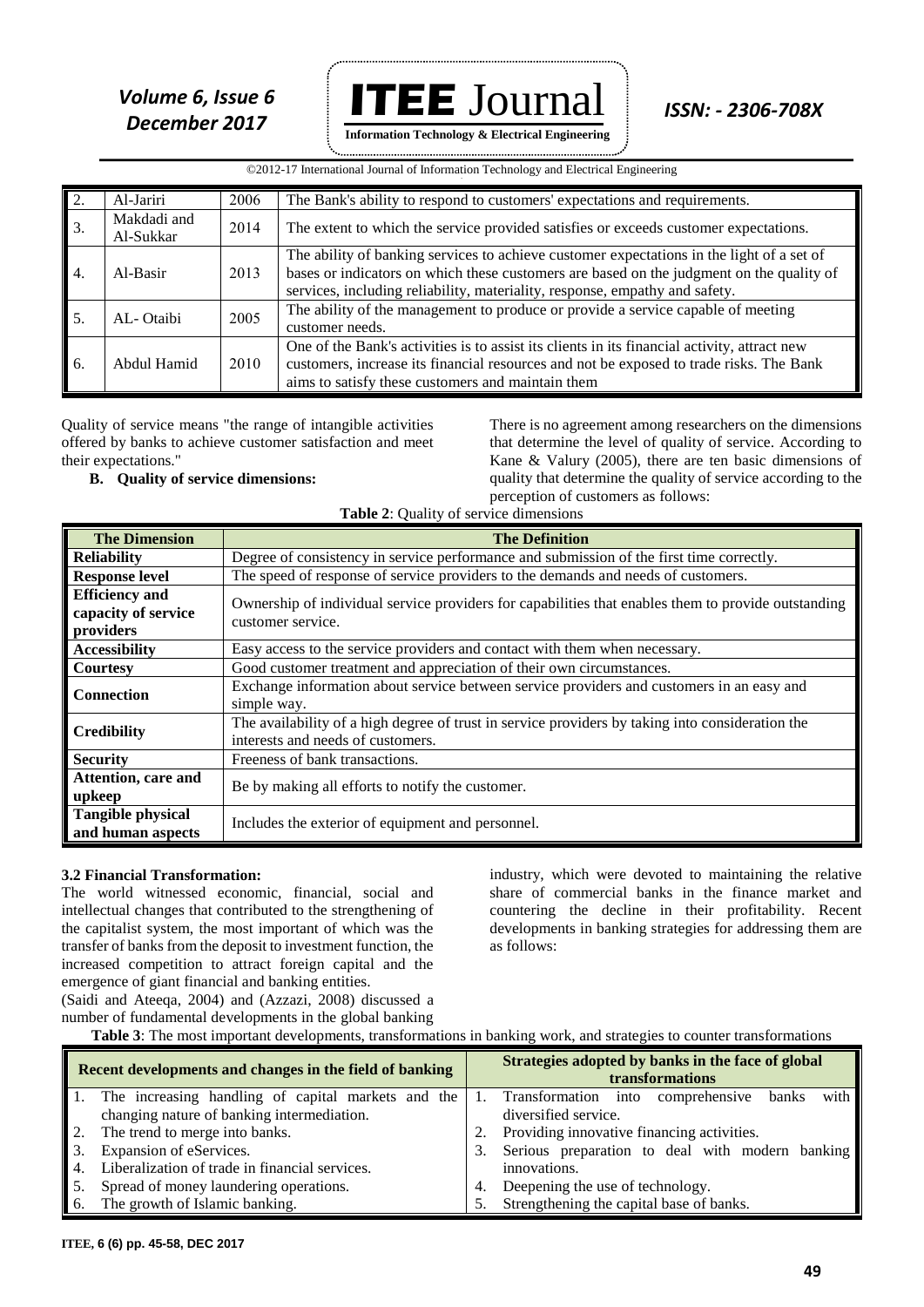*Volume 6, Issue 6* **ITEE**  $J$ OUT $1$ al *ISSN: - 2306-708X December 2017* 

**Information Technology & Electrical Engineering**

 ©2012-17 International Journal of Information Technology and Electrical Engineering `

- 6. Combating money laundering operations.
- 7. Human Resource Development.
- 8. Adopting the modern concept of bank marketing

#### **3.3 Marketing Performance:**

(Liao et al., 2011) believes that marketing performance reflects the organization's ability to create value by achieving its performance of marketing activities that include retention as a key to decisive success as well as sales growth and market share growth. (Kotler, 2010) points out that the marketing performance of an organization is the result of the exercise of marketing activities within that organization and these results are obtained in the light of the interaction of these activities with the different components of the internal and external environment of the organization.

(Al-Basair, 2013) defines it as the actual results of marketing activities within the organization, which are determined in the light of a set of concrete or intangible measures or indicators.

(Piriyakul, 2011) sees marketing performance as the organization's performance to retain the market and customers while providing business to new customers.

(Francis, et al., 2011) defines marketing performance as a measure of the contributions of the organization's marketing functions to its goals and objectives.

The researchers define it as "a set of activities that contribute to achieving the strategic objectives of marketing management".

#### **Marketing performance metrics:**

Organizations differ in the development of marketing performance metrics by the nature of marketing performance and the organization's perception of performance. Marketing performance measures are divided into financial measures such as profitability, cash flow, sales and growth in sales (Gronholdt & Martensen, 2006) and non-financial measures. It is a turning point in marketing performance trends especially with increased interest in customer relationships, liquidity ratios, freedom to choose the type of instrument to

be measured and the diversity of methods of application and from the tools used to measure non-financial performance in organizations market share, adaptation, customer loyalty, customer satisfaction, innovation ability, and the success of new products (Clark, 1999). Many authors (Aglerwal & Gupta, 2006, Eusebio et al., 2006) agreed on the following metrics for measuring marketing performance:

Financial metrics

- **Sales growth.**
- market share
- Innovation or creativity.
- Customer satisfaction and loyalty.

#### **4. FIELD STUDY**

#### **4.1 Methodology of the study:**

Based on the nature of the study and the objectives that it seeks to achieve, the analytical descriptive approach was used, which is based on the study of the phenomenon as it is in fact and is concerned as a precise description and expressed in qualitative and quantitative terms. This approach does not suffice to gather information about the phenomenon in order to investigate its manifestations and its different relations, But rather to analysis, linkage and interpretation.

#### **4.2 Study Population and Sample:**

The study population consists of customers in banks in the Gaza Strip. The study was applied to banks (Bank of Palestine, Al Quds Bank, Palestinian Islamic Bank, Housing Bank, Arab Bank). A random sample of customers was selected in the banks in the Gaza Strip and 141 responses were obtained with a recovery rate (78%). The distribution of the sample of the study according to the personal data of the individuals in it is as follows:

| <b>Academic Qualification</b>     | <b>The Number</b> | <b>Percentage</b> |
|-----------------------------------|-------------------|-------------------|
| Postgraduate                      | 20                | 14.2              |
| Bachelor's Degree                 | 66                | 46.8              |
| diploma                           | 30                | 21.3              |
| Others                            | 25                | 17.7              |
| <b>Number Of Years Of Service</b> | <b>The Number</b> | Percentage        |
| Less than 5 years                 | 54                | 38.3              |
| From 5 to less than 10            | 27                | 19.1              |
| From 10 to less than 15           | 31                | 22.0              |
| 15 years and over                 | 29                | 20.6              |
| <b>Banks</b>                      | <b>The Number</b> | Percentage        |
| <b>Bank of Palestine</b>          | 27                | 19.1              |
| Al Quds Bank                      | 28                | 19.9              |
| Palestine Islamic Bank            | 29                | 20.6              |
| <b>Housing Bank</b>               | 29                | 20.6              |
| Arab Bank                         | 28                | 19.8              |

**Table 4**: Frequency and percentages of personal and functional variables of the study sample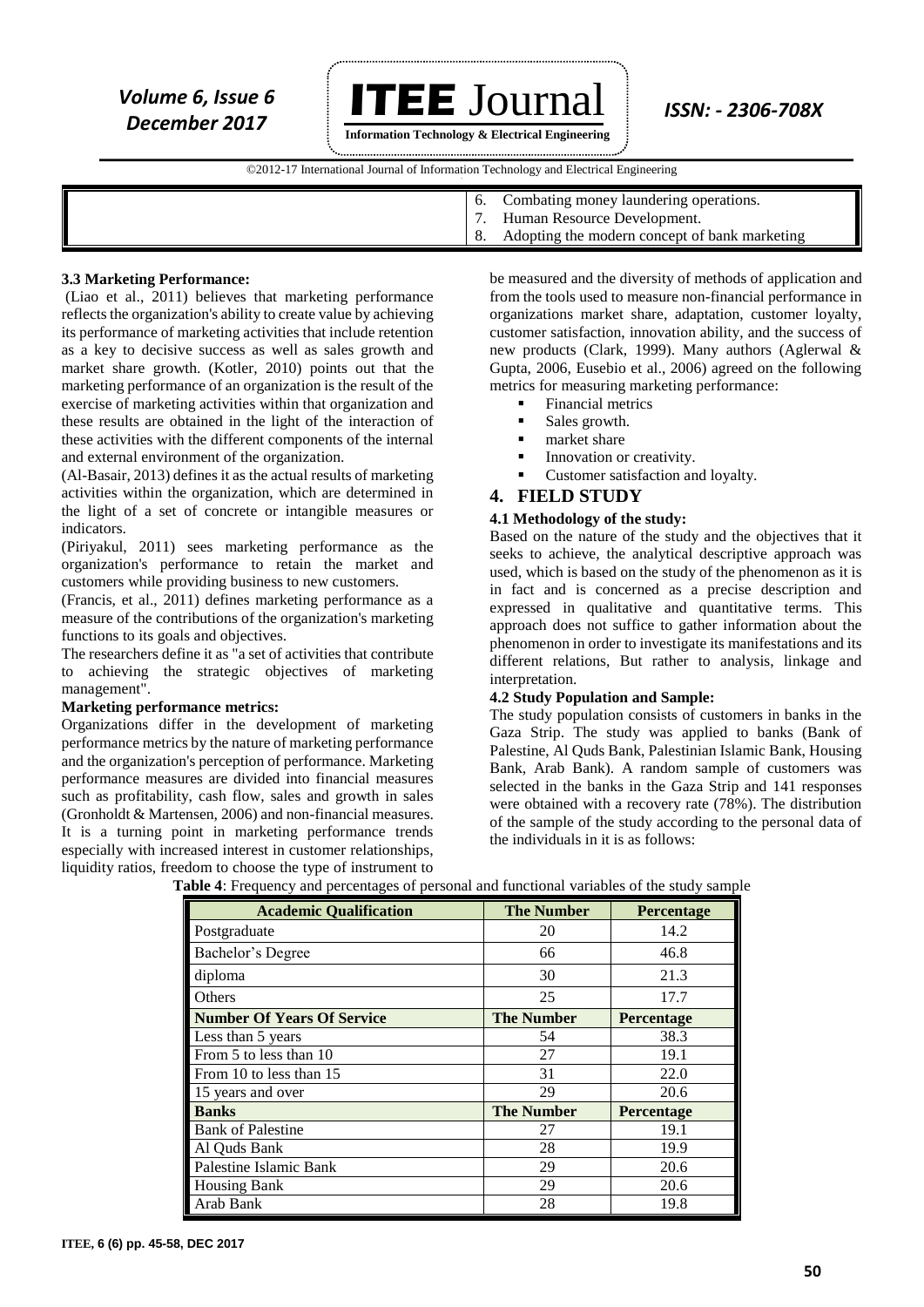**Information Technology & Electrical Engineering**

©2012-17 International Journal of Information Technology and Electrical Engineering `



#### **4.3 The Study Tool:**

The validity of the tool of the study means that the tool measures what has been set for it to measure. The validity of the questionnaire has been verified by the following methods:

#### **1. Validity From the point of view of arbitrators (sincerity of content / virtual honesty):**

The questionnaire was presented to a number of (5) experienced and competent arbitrators in order to ascertain the accuracy of the language of the questionnaire, the clarity of the questionnaire instructions, the affiliation of the paragraphs to the identification axes and the validity of the questionnaire to measure the objectives associated with this study. Thus, the validity of the questionnaire was ascertained from the point of view of the arbitrators.

#### **2. Internal Consistency (Structural Integrity):**

The validity of the internal consistency of the resolution axes and paragraphs was also calculated by finding the correlation coefficients for the identification axes with the whole resolution, and the correlation coefficients of the resolution paragraphs with the axis to which they belong, as shown in the following table:

**Table 5**: The internal consistency of the terms and paragraphs of the questionnaire is validated

| Paragraph                                         | <b>Coefficient</b><br>of<br><b>Correlation</b> | "Sig."<br>Value | Level of<br><b>Significance</b> |
|---------------------------------------------------|------------------------------------------------|-----------------|---------------------------------|
| The<br>focus<br>of<br>quality banking<br>services | 0.692                                          | 0.000           | Sig.                            |
| Marketing<br>Performance<br>Hub                   | 0.808                                          | 0.000           | Sig.                            |

The above table shows that the axes and paragraphs of the questionnaire have statistically significant correlation coefficients, indicating that all axes and paragraphs have high reliability coefficients.

#### **4.4The stability of the study tool (questionnaire):**

We mean that the tool yields the same results if applied again to the same group of individuals. In other words, the results do not change. The questionnaire is confirmed by the following:

**1. Stability using the formula Alpha Cronbach:**

The reliability of the questionnaire was determined by calculating the correlation coefficients of the covariance axes using the Alpha Cronbach method, as shown in the following table:

**Table 6**: Shows the correlation coefficients of the coefficients axes using the alpha-cronbach method

| Nо. | <b>The Axis</b>                 | <b>Coefficient Of</b><br><b>Correlation</b> |
|-----|---------------------------------|---------------------------------------------|
|     | Quality of banking services     | 0.916                                       |
|     | Marketing performance           | 0.943                                       |
|     | <b>Financial Transformation</b> |                                             |

**ITEE, 6 (6) pp. 45-58, DEC 2017**

**The resolution as a whole** 0.958

The above table shows that correlation coefficients with the α-Cronbach equation have high stability coefficients and meet the study objectives

### **2. Stability in split half-way:**

The reliability of the questionnaire was also determined by calculating the correlation coefficients of the split-half method, as shown in the following table:

**Table 7**: Explains the correlation coefficients **using** splithalf method

| No.                             | <b>The Axis</b>                      | <b>Correlation</b><br><b>Coefficient</b><br><b>Before</b><br><b>Adjustment</b> | <b>Correlation</b><br><b>Coefficient</b><br>After<br><b>Adjustment</b> |  |  |  |  |
|---------------------------------|--------------------------------------|--------------------------------------------------------------------------------|------------------------------------------------------------------------|--|--|--|--|
|                                 | of<br>Quality<br>banking<br>services | 0.889                                                                          | 0.941                                                                  |  |  |  |  |
|                                 | Marketing<br>performance             | 0.557                                                                          | 0.715                                                                  |  |  |  |  |
| 3.                              | Financial<br>Transformation          |                                                                                |                                                                        |  |  |  |  |
| The questionnaire<br>as a whole |                                      | 0.895                                                                          | 0.945                                                                  |  |  |  |  |

It can be seen from the table above that the axes of questionnaire correlation coefficients using half-split way has high stable coefficients and fulfills the purposes of the study

#### **4.5 Data Distribution Test:**

The Kolmogorov-Smirnov Test was used to test if the data has normal distribution, and the results are as shown in the following table:

**Table 8:** shows the normal distribution test of the

questionnaire axes

| No. | <b>The Axis</b>                 | "Sig." Value |
|-----|---------------------------------|--------------|
|     | Quality of banking services     | 0.128        |
|     | Marketing performance           | 0.086        |
|     | <b>Financial Transformation</b> |              |

The table above shows that the values of "Sig." For all the axes of the questionnaire are greater than the significance level (0.05). This indicates that all the axes of the questionnaire follow the normal distribution.

#### **5. ANALYSIS OF THE STUDY AXES**

**Results of the main study question and its discussion: What is the impact of the quality of banking services on the marketing performance of banks operating in Gaza Strip?**

#### **The following sub-questions arise:**

**The first sub-question provides:** the availability of banking service quality dimensions (reliability, responsiveness, efficiency and capacity of service providers, accessibility, tact, communication, credibility, safety, attention, care and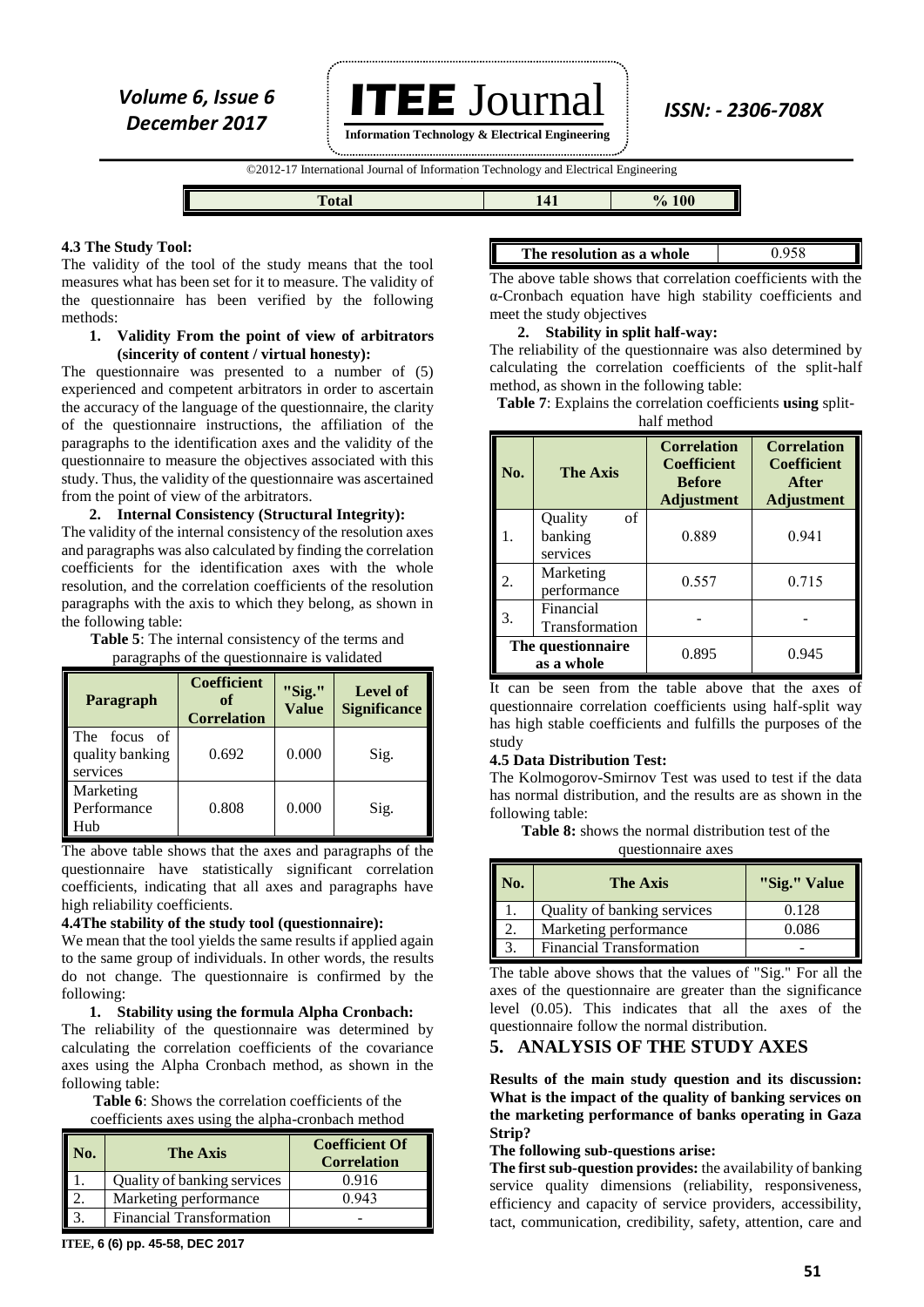

**Information Technology & Electrical Engineering**

 ©2012-17 International Journal of Information Technology and Electrical Engineering `

caution, tangible physical and human aspects) from the point of view of customers? This question was answered using a single sample T test as shown in the following table:

**Table 9**: The dimensions of the quality of banking services

| No.            | Paragraph                                                                            | <b>SMA</b> | <b>Standard</b><br><b>Deviation</b>              | "T"<br>value | "Sig."<br><b>Value</b> | <b>Relative</b><br>weight | <b>Rank</b>              | Degree of<br>approval |
|----------------|--------------------------------------------------------------------------------------|------------|--------------------------------------------------|--------------|------------------------|---------------------------|--------------------------|-----------------------|
|                |                                                                                      |            | <b>Reliability axis</b>                          |              |                        |                           |                          |                       |
| $\mathbf{1}$   | Bank's<br>The<br>actions<br>enhance<br>customer safety.                              | 4.078      | 0.926                                            | 52.273       | 0.000                  | 81.56                     | $\overline{2}$           | large                 |
| $\overline{2}$ | The Bank maintains accurate records<br>of customer transactions.                     | 4.035      | 0.778                                            | 61.562       | 0.000                  | 80.70                     | $\overline{\mathcal{A}}$ | large                 |
| 3              | Provide adequate explanation of the<br>services provided to customers.               | 4.113      | 0.863                                            | 56.621       | 0.000                  | 82.27                     | $\mathbf{1}$             | large                 |
| $\overline{4}$ | Interested in solving<br>customer<br>problems.                                       | 4.035      | 1.017                                            | 47.114       | 0.000                  | 80.70                     | $\overline{4}$           | large                 |
| 5              | Commits to fulfilling the promises<br>made to perform a particular service.          | 4.078      | 0.926                                            | 52.273       | 0.000                  | 81.56                     | $\overline{2}$           | large                 |
|                | Axis as a whole                                                                      | 4.068      | 0.755                                            | 63.940       | 0.000                  | 81.36                     |                          | large                 |
|                |                                                                                      |            | <b>Response axis</b>                             |              |                        |                           |                          |                       |
| $\mathbf{1}$   | Responding to customer demands<br>despite work pressures.                            | 4.071      | 0.884                                            | 54.711       | 0.000                  | 81.41                     | 1                        | large                 |
| $\overline{2}$ | The task is completed according to<br>the time required to complete it.              | 3.759      | 1.303                                            | 34.247       | 0.000                  | 75.17                     | 5                        | large                 |
| 3              | The service is offered to customers<br>in multiple times of the same quality.        | 3.865      | 1.129                                            | 40.654       | 0.000                  | 77.30                     | $\overline{4}$           | large                 |
| $\overline{4}$ | Clear efforts are made to meet<br>customer needs and align service<br>appropriately. | 3.901      | 1.084                                            | 42.716       | 0.000                  | 78.01                     | 3                        | large                 |
| 5              | Do not worry about customers doing<br>your own business.                             | 3.972      | 1.021                                            | 46.199       | 0.000                  | 79.43                     | $\overline{2}$           | large                 |
|                | Axis as a whole                                                                      | 3.913      | 0.986                                            | 47.116       | 0.000                  | 78.27                     |                          | large                 |
|                |                                                                                      |            | The focus of the efficiency of service providers |              |                        |                           |                          |                       |
| $\mathbf{1}$   | Have the skill and knowledge to<br>enable you to perform the service.                | 4.113      | 1.015                                            | 48.131       | 0.000                  | 82.27                     | 3                        | large                 |
| $\overline{2}$ | Possess the spirit of communication<br>and understanding of customers<br>well.       | 4.149      | 0.836                                            | 58.922       | 0.000                  | 82.97                     | $\overline{2}$           | large                 |
| $\overline{3}$ | Have adequate training and training<br>to do your job.                               | 4.248      | 0.688                                            | 73.297       | 0.000                  | 84.96                     | $\mathbf{1}$             | Very large            |
| $\overline{4}$ | Employees have the skills to provide<br>high quality services to clients.            | 4.113      | 0.820                                            | 59.552       | 0.000                  | 82.27                     | 3                        | large                 |
|                | Axis as a whole                                                                      | 4.156      | 0.707                                            | 69.820       | 0.000                  | 83.12                     |                          | large                 |
|                |                                                                                      |            | <b>Access axis</b>                               |              |                        |                           |                          |                       |
| $\mathbf{1}$   | and<br>Easy<br>access<br>easy<br>communication.                                      | 4.149      | 0.746                                            | 66.057       | 0.000                  | 82.97                     | $\mathbf{1}$             | large                 |
| $\sqrt{2}$     | the waiting period for<br>Shorten<br>service.                                        | 3.858      | 0.875                                            | 52.364       | 0.000                  | 77.16                     | $\overline{2}$           | large                 |
| $\mathfrak{Z}$ | Provide sufficient number of outlets<br>to provide service.                          | 3.511      | 1.026                                            | 40.650       | 0.000                  | 70.21                     | 3                        | large                 |
| $\overline{4}$ | Convenient working hours for the<br>client.                                          | 3.504      | 1.376                                            | 30.224       | 0.000                  | 70.07                     | $\overline{4}$           | large                 |
|                | Axis as a whole                                                                      | 3.755      | 0.810                                            | 55.065       | 0.000                  | 75.10                     |                          | large                 |
|                |                                                                                      |            | Axis of tact                                     |              |                        |                           |                          |                       |
| 1              | The Bank staff is distinguished and<br>respected.                                    | 4.220      | 1.015                                            | 49.376       | 0.000                  | 84.39                     | $\mathbf{1}$             | Very large            |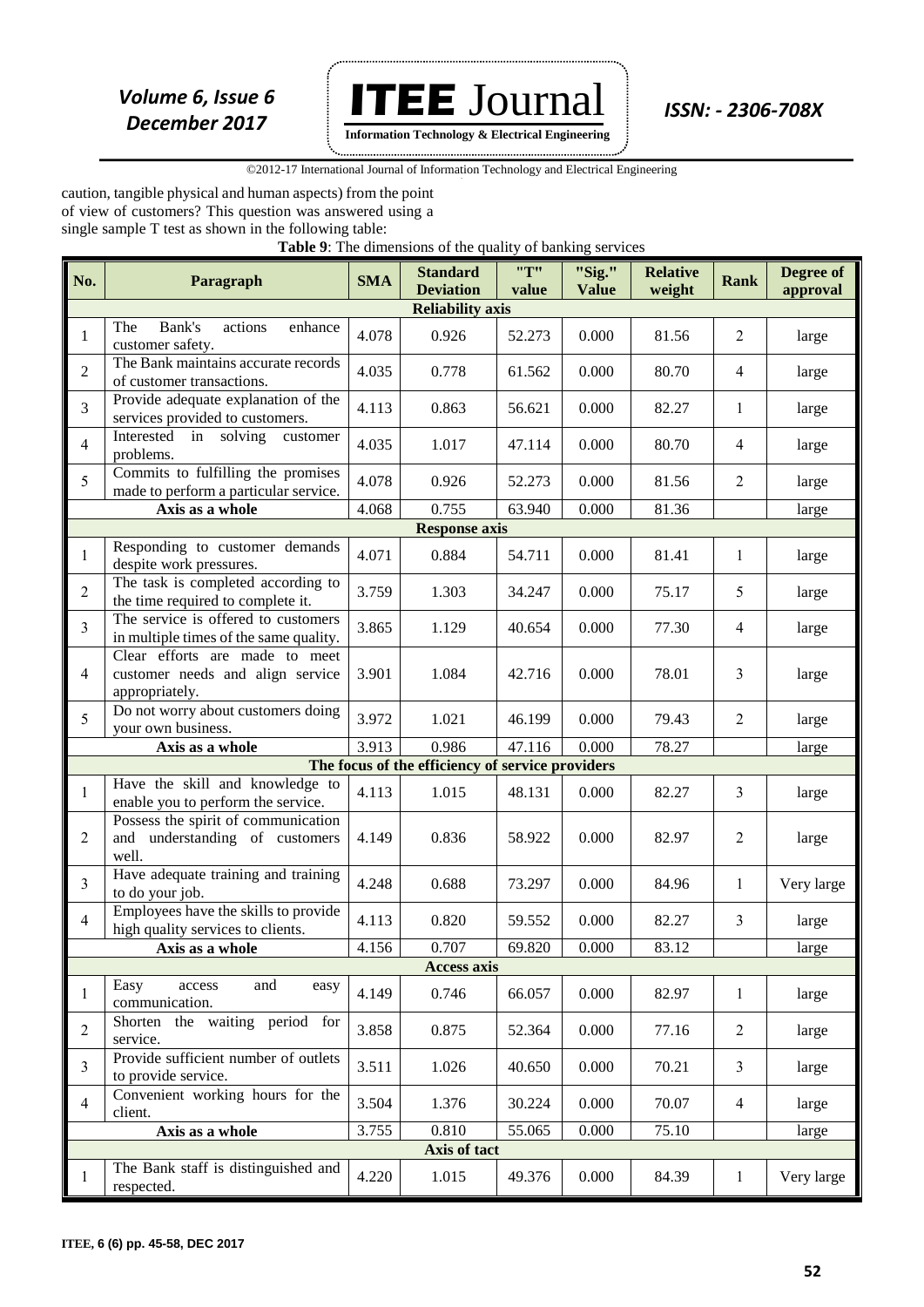**ITEE** Journal *ISSN: - 2306-708X Volume 6, Issue 6*  **Information Technology & Electrical Engineering**

......................

| ©2012-17 International Journal of Information Technology and Electrical Engineering |                                                                                                       |            |                                     |              |                        |                           |                |                       |
|-------------------------------------------------------------------------------------|-------------------------------------------------------------------------------------------------------|------------|-------------------------------------|--------------|------------------------|---------------------------|----------------|-----------------------|
| No.                                                                                 | Paragraph                                                                                             | <b>SMA</b> | <b>Standard</b><br><b>Deviation</b> | "T"<br>value | "Sig."<br><b>Value</b> | <b>Relative</b><br>weight | <b>Rank</b>    | Degree of<br>approval |
| $\overline{2}$                                                                      | Employees are friendly and friendly<br>to customers.                                                  | 3.936      | 1.037                               | 45.091       | 0.000                  | 78.72                     | $\overline{3}$ | large                 |
| $\overline{3}$                                                                      | Employees<br>give<br>their<br>clients<br>personal attention.                                          | 3.894      | 1.047                               | 44.168       | 0.000                  | 77.87                     | $\overline{4}$ | large                 |
| $\overline{4}$                                                                      | The staff is well treated<br>and<br>courteous with customers.                                         | 4.078      | 1.001                               | 48.399       | 0.000                  | 81.56                     | $\overline{2}$ | large                 |
|                                                                                     | Axis as a whole                                                                                       | 4.032      | 0.962                               | 49.783       | 0.000                  | 80.63                     |                | large                 |
|                                                                                     |                                                                                                       |            | <b>Axis of communication</b>        |              |                        |                           |                |                       |
| 1                                                                                   | Provide customers with information<br>in the language they understand.                                | 4.149      | 0.836                               | 58.922       | 0.000                  | 82.97                     | 1              | large                 |
| $\sqrt{2}$                                                                          | Provide instructions on the nature<br>and cost of the service.                                        | 4.078      | 0.887                               | 54.594       | 0.000                  | 81.56                     | $\overline{2}$ | large                 |
| $\overline{3}$                                                                      | Provides information on alternatives<br>to existing services.                                         | 3.823      | 0.804                               | 56.436       | 0.000                  | 76.45                     | $\overline{4}$ | large                 |
| $\overline{4}$                                                                      | The Bank provides all information<br>for any emerging services.                                       | 3.887      | 0.903                               | 51.101       | 0.000                  | 77.73                     | 3              | large                 |
| 5                                                                                   | There are communication channels<br>for transferring information between<br>customers and management. | 3.787      | 1.081                               | 41.599       | 0.000                  | 75.74                     | 5              | large                 |
|                                                                                     | Axis as a whole                                                                                       | 3.945      | 0.787                               | 59.485       | 0.000                  | 78.89                     |                | large                 |
|                                                                                     |                                                                                                       |            | <b>Axis of credibility</b>          |              |                        |                           |                |                       |
| 1                                                                                   | The services provided by the Bank<br>are objective and meet the quality<br>objectives.                | 4.078      | 0.757                               | 64.002       | 0.000                  | 81.56                     | $\overline{3}$ | large                 |
| $\overline{2}$                                                                      | The Bank monitors and monitors the<br>level of service delivery.                                      | 4.000      | 0.655                               | 72.553       | 0.000                  | 80.00                     | 4              | large                 |
| $\overline{3}$                                                                      | The<br>performed<br>services<br>are<br>accurately at the bank.                                        | 4.113      | 0.677                               | 72.139       | 0.000                  | 82.27                     | $\overline{2}$ | large                 |
| $\overline{4}$                                                                      | Taking into account honesty and<br>honesty in dealing with customers.                                 | 4.184      | 0.850                               | 58.439       | 0.000                  | 83.68                     | 1              | large                 |
|                                                                                     | Axis as a whole                                                                                       | 4.094      | 0.637                               | 76.309       | 0.000                  | 81.87                     |                | large                 |
|                                                                                     |                                                                                                       |            | <b>Safety Hub</b>                   |              |                        |                           |                |                       |
| $\mathbf{1}$                                                                        | Committed<br>to maintaining<br>the<br>confidentiality of customer accounts.                           | 4.184      | 0.968                               | 51.325       | 0.000                  | 83.68                     | 1              | large                 |
| 2                                                                                   | The behavior of the employees feels<br>confident and confident.                                       | 4.113      | 0.863                               | 56.621       | 0.000                  | 82.27                     | 2              | large                 |
| $\mathfrak{Z}$                                                                      | There are enough security guards at<br>the bank.                                                      | 3.816      | 0.891                               | 50.836       | 0.000                  | 76.31                     | 4              | large                 |
| $\overline{4}$                                                                      | The Bank's transactions are without<br>doubt and seriousness.                                         | 4.106      | 0.859                               | 56.737       | 0.000                  | 82.12                     | $\mathfrak{Z}$ | large                 |
|                                                                                     | Axis as a whole                                                                                       | 4.055      | 0.789                               | 61.032       | 0.000                  | 81.09                     |                | large                 |
|                                                                                     |                                                                                                       |            | Axis of sympathy                    |              |                        |                           |                |                       |
| $\mathbf{1}$                                                                        | Special attention is given to each<br>customer.                                                       | 3.972      | 0.910                               | 51.835       | 0.000                  | 79.43                     | 5              | large                 |
| $\sqrt{2}$                                                                          | Put customer interest at the forefront<br>of your interests.                                          | 4.113      | 0.863                               | 56.621       | 0.000                  | 82.27                     | 1              | large                 |
| $\overline{3}$                                                                      | The bank's working hours match all<br>customers.                                                      | 4.043      | 0.869                               | 55.233       | 0.000                  | 80.85                     | $\overline{4}$ | large                 |
| $\overline{4}$                                                                      | Bank employees deal with any<br>problem that customers face with<br>interest.                         | 4.106      | 0.618                               | 78.949       | 0.000                  | 82.12                     | $\overline{2}$ | large                 |
| 5                                                                                   | Customer service is one of their top<br>priorities.                                                   | 4.106      | 0.724                               | 67.340       | 0.000                  | 82.12                     | $\overline{2}$ | large                 |
|                                                                                     | Axis as a whole                                                                                       | 4.068      | 0.602                               | 80.266       | 0.000                  | 81.36                     |                | large                 |

**ITEE, 6 (6) pp. 45-58, DEC 2017**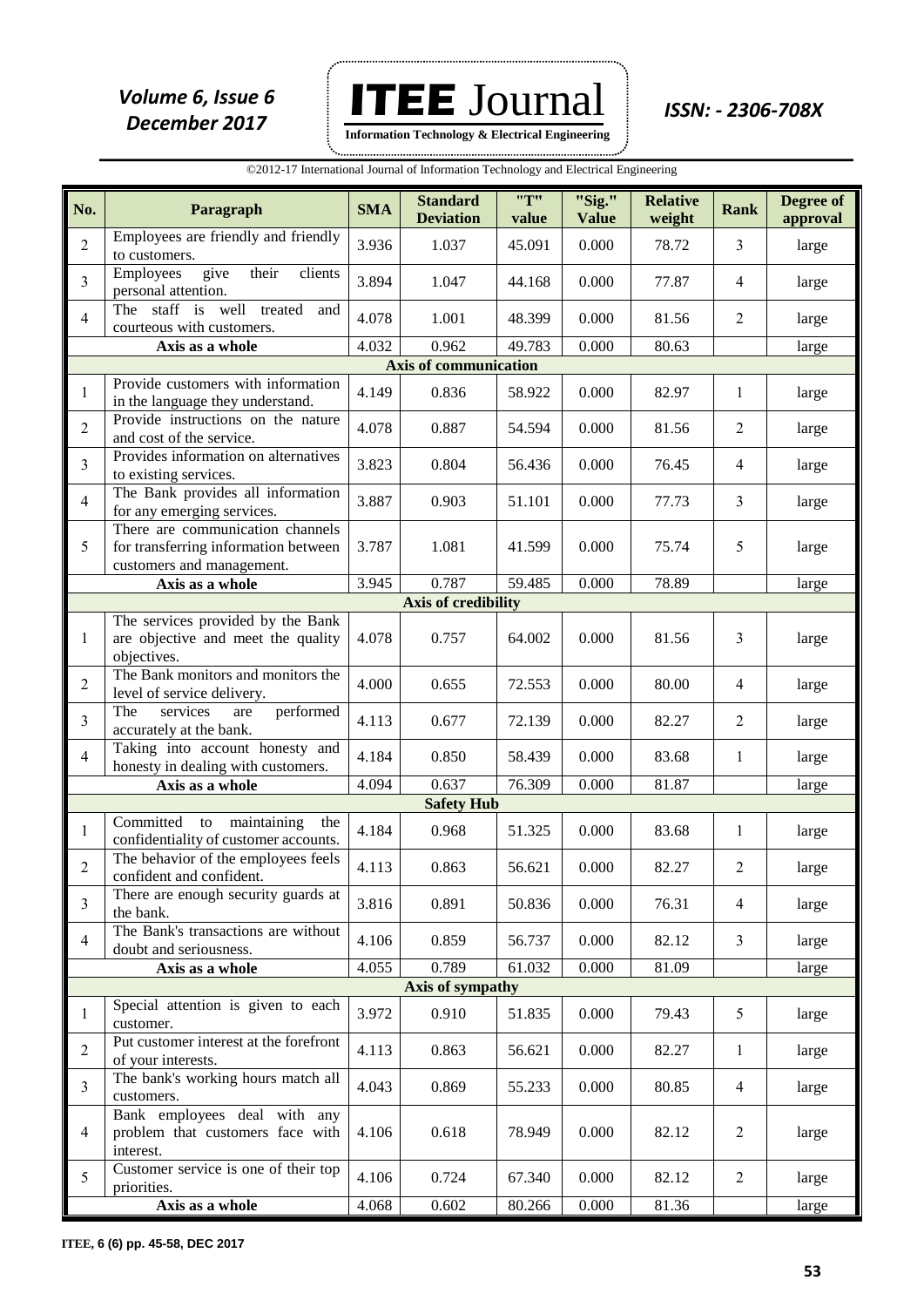

 ©2012-17 International Journal of Information Technology and Electrical Engineering

| No.            | Paragraph                                                                                        | <b>SMA</b> | <b>Standard</b><br><b>Deviation</b> | "T"<br>value | "Sig."<br>Value | <b>Relative</b><br>weight | <b>Rank</b> | Degree of<br>approval |  |
|----------------|--------------------------------------------------------------------------------------------------|------------|-------------------------------------|--------------|-----------------|---------------------------|-------------|-----------------------|--|
|                | The focus of tangible physical and human aspects                                                 |            |                                     |              |                 |                           |             |                       |  |
|                | sufficient number of staff are<br>A<br>available.                                                | 3.688      | 1.077                               | 40.676       | 0.000           | 73.75                     | 5           | large                 |  |
| $\overline{2}$ | The bank keeps pace with the latest<br>technological<br>developments<br>in<br>banking.           | 4.043      | 0.783                               | 61.337       | 0.000           | 80.85                     | 1           | large                 |  |
| $\vert$ 3      | The latest equipment is available for<br>service delivery.                                       | 3.894      | 0.817                               | 56.604       | 0.000           | 77.87                     | 3           | large                 |  |
| $\overline{4}$ | The Bank<br>has<br>convenient<br>and<br>facilities<br>public<br>attractive<br>and<br>facilities. | 3.865      | 0.749                               | 61.317       | 0.000           | 77.30                     | 4           | large                 |  |
| 5              | The bank's overall appearance is<br>consistent with the type of services<br>provided.            | 3.972      | 0.828                               | 56.985       | 0.000           | 79.43                     | 2           | large                 |  |
|                | Axis as a whole                                                                                  | 3.892      | 0.718                               | 64.357       | 0.000           | 77.84                     |             | large                 |  |

#### **The previous table shows the following:**

- The availability of the quality of banking service in the banks operating in the Gaza Strip from the point of view of customers with a relative weight (79.912), a degree of approval is (large). The researchers attributed this to the banks' increasing interest in the quality of their performance and their interest in keeping abreast of the latest technological developments, thus contributing to the provision of high quality services that meet the needs of customers and their satisfaction and increase their competitiveness.
- The availability of quality banking service dimensions in the banks operating in the Gaza Strip

was determined from the point of view of customers as follows: (efficiency of service providers, credibility, reliability, empathy, safety, tact, communication, response level, tangible physical and human aspects. The researchers attributed this to customer interest in the service provider's efficiency, its contribution to reducing errors and the credibility of the bank's promises to customers.

**Outcomes of the second sub-question and its discussion:** What is the level of marketing performance of banks operating in Gaza Strip from the point of view of the customers?

This question was answered using a single sample T test as shown in the following table:

| No.            | Paragraph                                               | <b>SMA</b> | <b>Standard</b><br><b>Deviation</b> | "T"<br>value | "Sig."<br><b>Value</b> | <b>Relative</b><br>weight | <b>Rank</b> | Degree of<br>approval |
|----------------|---------------------------------------------------------|------------|-------------------------------------|--------------|------------------------|---------------------------|-------------|-----------------------|
|                | Maintain market share and<br>increase                   | 3.929      | 0.923                               | 50.543       | 0.000                  | 78.582                    | 8           | large                 |
| $\overline{2}$ | needs<br>Identify<br>the<br>and<br>desires of customers | 3.723      | 0.887                               | 49.831       | 0.000                  | 74.468                    | 12          | large                 |
| 3              | Identify the target group of<br>the bank accurately     | 3.759      | 0.878                               | 50.865       | 0.000                  | 75.177                    | 10          | large                 |
| 4              | Developing new customer<br>services                     | 3.858      | 0.789                               | 58.061       | 0.000                  | 77.163                    | 9           | large                 |
| 5              | Improve customer awareness<br>of the bank's services    | 4.113      | 0.863                               | 56.621       | 0.000                  | 82.270                    | 1           | large                 |
| 6              | Attract new customers                                   | 3.652      | 1.320                               | 32.854       | 0.000                  | 73.050                    | 14          | large                 |
| 7              | Increase<br>customer<br>satisfaction and loyalty        | 4.113      | 0.728                               | 67.101       | 0.000                  | 82.270                    | 1           | large                 |
| 8              | Reducing employee errors                                | 4.071      | 0.593                               | 81.467       | 0.000                  | 81.418                    | 4           | large                 |
| 9              | Increase the efficiency of<br>employees in the bank     | 4.071      | 0.704                               | 68.711       | 0.000                  | 81.418                    | 4           | large                 |
| 10             | of<br>Meeting<br>the<br>needs<br>customers              | 4.078      | 0.846                               | 57.255       | 0.000                  | 81.560                    | 3           | large                 |

**Table 10**: Marketing Performance Paragraphs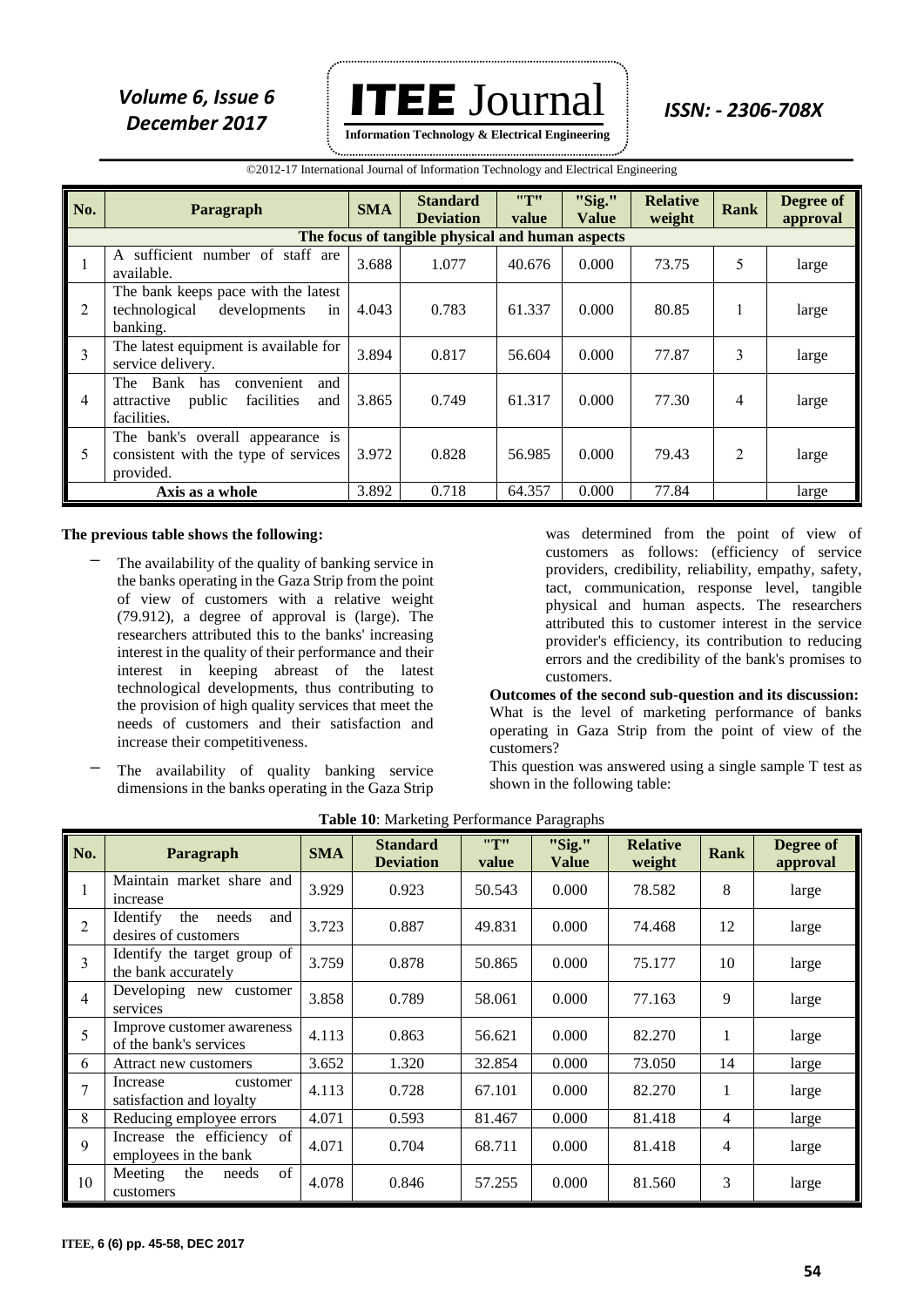*Volume 6, Issue 6* **ITEE**  $J$ OUT $1$ al *ISSN: - 2306-708X* **Information Technology & Electrical Engineering**

|                              | ©2012-17 International Journal of Information Technology and Electrical Engineering |       |       |        |       |        |    |       |
|------------------------------|-------------------------------------------------------------------------------------|-------|-------|--------|-------|--------|----|-------|
| -11                          | financial<br>Reduction<br>of<br>expenses                                            | 3.745 | 0.832 | 53.473 | 0.000 | 74.894 | 11 | large |
| 12                           | Reduced<br>of<br>number<br>complaints                                               | 3.723 | 0.846 | 52.258 | 0.000 | 74.468 | 12 | large |
| 13                           | Optimal use of time                                                                 | 3.936 | 0.927 | 50.395 | 0.000 | 78.723 | 6  | large |
| 14                           | the competitive<br>Improving<br>situation                                           | 3.936 | 1.002 | 46.669 | 0.000 | 78.723 | 6  | large |
| <b>Marketing performance</b> |                                                                                     | 3.908 | 0.648 | 71.619 | 0.000 | 78.156 |    | large |

# 

#### **The previous table shows the following:**

- The level of marketing performance of the banks operating in the Gaza Strip from the point of view of customers with a relative weight (78.156) with a degree of approval is (large). The researchers attribute this to intense competition that has helped improve banks' performance to maintain their existing customers and acquire new customers.
- The highest ranking from the point of view of customers the paragraph (improve the level of customer awareness of the services of the bank) and (increase the level of customer satisfaction and loyalty) in the first ranking and a relative weight (82.270) with a degree of approval (large). The most important elements from the point of view of the customers are their understanding of the Bank's services and the level of satisfaction, which is a result of the quality of the service provided, which contributes to raising the level of customer satisfaction and loyalty.
- The lowest order from the point of view of customers was (attracting new customers) in the last ranking and a relative weight (73.050) with a degree of approval (large). The reason for this is that the banks offer many services and facilities that have attracted customers, in addition to banks' interest in existing customers, which is an effective way to attract new customers.

#### **Outcomes of the third sub-question and its discussion:**

Is there a relationship between quality of banking service and marketing performance in banks operating in Gaza Strip from the point of view of the customers?

To answer this question, the following main hypothesis was formulated: There is a statistically significant relationship between the quality of banking service and the marketing performance of banks operating in Gaza Strip from the point of view of customers. The hypothesis was validated by calculating Pearson correlation coefficients as shown in the following table:

| The axis                            | <b>Correlation coefficient with</b><br>marketing performance | "Sig."<br><b>Value</b> | Level of<br>significance |
|-------------------------------------|--------------------------------------------------------------|------------------------|--------------------------|
| Reliability                         | 0.359                                                        | 0.000                  | Sig.                     |
| Response level                      | 0.275                                                        | 0.001                  | Sig.                     |
| Efficiency of service providers     | 0.214                                                        | 0.011                  | Sig.                     |
| Accessibility                       | 0.367                                                        | 0.000                  | Sig.                     |
| The tact                            | 0.335                                                        | 0.000                  | Sig.                     |
| Connection                          | 0.305                                                        | 0.000                  | Sig.                     |
| Credibility                         | 0.287                                                        | 0.001                  | Sig.                     |
| Security                            | 0.255                                                        | 0.002                  | Sig.                     |
| Sympathy                            | 0.64                                                         | 0.000                  | Sig.                     |
| Tangible physical and human aspects | 0.813                                                        | 0.000                  | Sig.                     |
| <b>Quality of banking services</b>  | 0.484                                                        | 0.000                  | Sig.                     |

The above table shows that Pearson correlation coefficients are high, indicating a statistically significant relationship at the level of ( $\alpha \leq 0.05$ ) between the quality of banking services and marketing performance in the banks operating in Gaza Strip from the point of view of the customers. The quality of bank service (responsiveness, safety, confidentiality, etc.) contributes to its ability to attract new customers as well as retain its existing customers, which in turn increases its market share and profitability, thus improving performance Catalog in general.

## **6. STUDY FINDINGS AND RECOMMENDATIONS**

#### **6.1 Results of the study**

1. The results of the study indicated that the level of availability of the banking service quality dimensions (safety, credibility, efficiency of service providers, tact, empathy, reliability, communication, accessibility, material and human aspects, response level) in banks operating in the Gaza Strip was high from the point of view of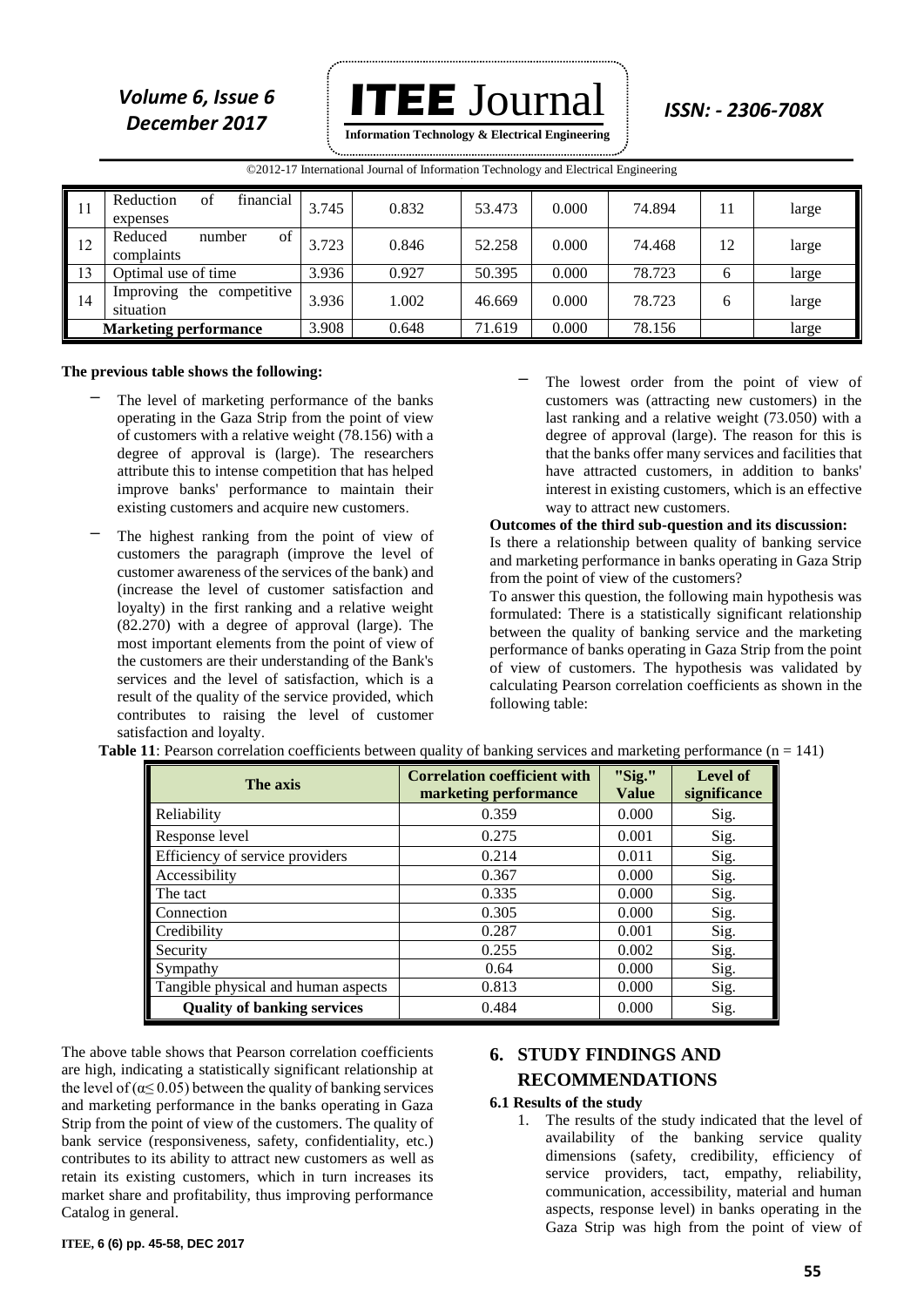

**Information Technology & Electrical Engineering**

#### ©2012-17 International Journal of Information Technology and Electrical Engineering `

customers. These results differed with (Al-Basir, 2013), which showed that the level of banking services is relatively weak, that the availability of material aspects occupied the first order, and finally the dependence of customers on the bank in obtaining the service.

- 2. The results showed that the level of marketing performance of banks operating in the Gaza Strip from the point of view of customers was high. These findings, together with (Suleiman, 2010), show that there is a positive correlation between customer relationship management and marketing performance, and that the best marketing performance for banks was represented in maintaining current customers and the least is increasing market share.
- 3. There is a statistically significant relationship at the level of  $(\alpha \le 0.05)$  between the quality of bank service and marketing performance in the banks operating in the Gaza Strip from the point of view of customers. These results were consistent with (Akroush, 2008) and showed a positive relationship between service quality dimensions and marketing performance and the strongest impact was on reliability and responsiveness.
- 4. The intermediate variable of financial transitions weakens the impact between the quality of banking services and marketing performance. These findings agreed with (Al-Momani, 2011) that the impact of international financial transformations is weak and that the variable foreign aid is directly and indirectly proportional to the variable economic growth in countries. It is not clear that there is a statistical relationship between the financial transformations and the level of democracy. The foreign investment variable was positively correlated with economic growth levels.

#### **6.2 Recommendations of the study**

- 1. Monitoring the feedback in the banking market, which includes measuring customer expectations about the mix of services provided, their acceptance, satisfaction, identifying the positive and negative aspects to be used.
- 2. The need to develop a marketing information department that includes information about customers and their level of income, social and economic status, needs and desires, as well as the adoption of a marketing intelligence system on the conduct of competitors and their activities until the launch of new innovative services.
- 3. To open channels of communication between the departments of banks and customers to keep banking institutions more flexible and responsive to the aspirations of customers towards the total banking services provided, which contributes to improving marketing performance.
- 4. The need to create an appropriate banking environment for customers that enables the bank to

benefit positively from the global financial transformations, thus contributing to the efficiency of its performance.

- 5. The need to use modern marketing methods and approaches in dealing with customers, which require taking their views into account to develop banking services to enhance marketing performance.
- 6. Banks need to encourage researchers and those interested in banking services to carry out applied studies and scientific research in this field by providing them with financial support and data required to do so.

#### **REFERENCES**

- [1] Abboud, Khaled and Kanan, Ali (2012). "Measuring Customer Satisfaction with the Quality of Islamic Banking Services, A Field Study on the International Islamic Bank of Syria", Damascus University Journal of Economic and Legal Sciences, 551, (2) 28- 572
- [2] Abdelkader, Brich (2005). "The quality of banking services as an input to increase the competitiveness of banks", Journal of North African Economics - Algeria, Issue  $(3)$ .
- [3] Abdul Hamid, Abdulmutallab (2010). "The Economics of Banking Technology," The Modern Chain of Banks, Investment Funds and the Stock Exchange ", United Arab Marketing and Supply Company.
- [4] Abu Amuna, Y., Al Shobaki, M., Abu Naser, S., & Badwan, J. (2017). Understanding Critical Variables for Customer Relationship Management in Higher Education Institution from Employee Perspective. International Journal of Information Technology and Electrical Engineering, 6(1), 10-16.
- [5] Aggarwal, N & Gupta, M., (2006). "Marketing Performance Measures: current Status in Indian companies, Decision, 33(1).
- [6] Akroush, Mamoun N. (2008). "The Effect of Service Quality on Banks Marketing Performance: An Empirical Investigation of Managers Perspectives", Dirasat, Administrative Sciences, Volume 35, No. 1.
- [7] AL- Otaibi, Osama Hamoud (2005). "Barriers to marketing the banking service and its impact on customer satisfaction in commercial banks in Kuwait", unpublished master thesis, Faculty of Commerce, Ain Shams University, Egypt.
- [8] Al Shobaki, M. J., & Abu Naser, S. S. (2016). The reality of modern methods applied in process of performance assessments of employees in the municipalities in Gaza Strip. International Journal of Advanced Scientific Research, 1(7), 14-23.
- [9] Al Shobaki, M. J., & Abu Naser, S. S. (2017). Studying the Reality of Applying Re-Engineering of Operations and Business in the Palestinian Universities in Gaza Strip, Al-Azhar University in Gaza a Model. International Journal of Information Technology and Electrical Engineering, 6(2), 10-21.
- [10] Al Shobaki, M. J., & Abu Naser, S. S. (2017). The Role of the Practice of Excellence Strategies in Education to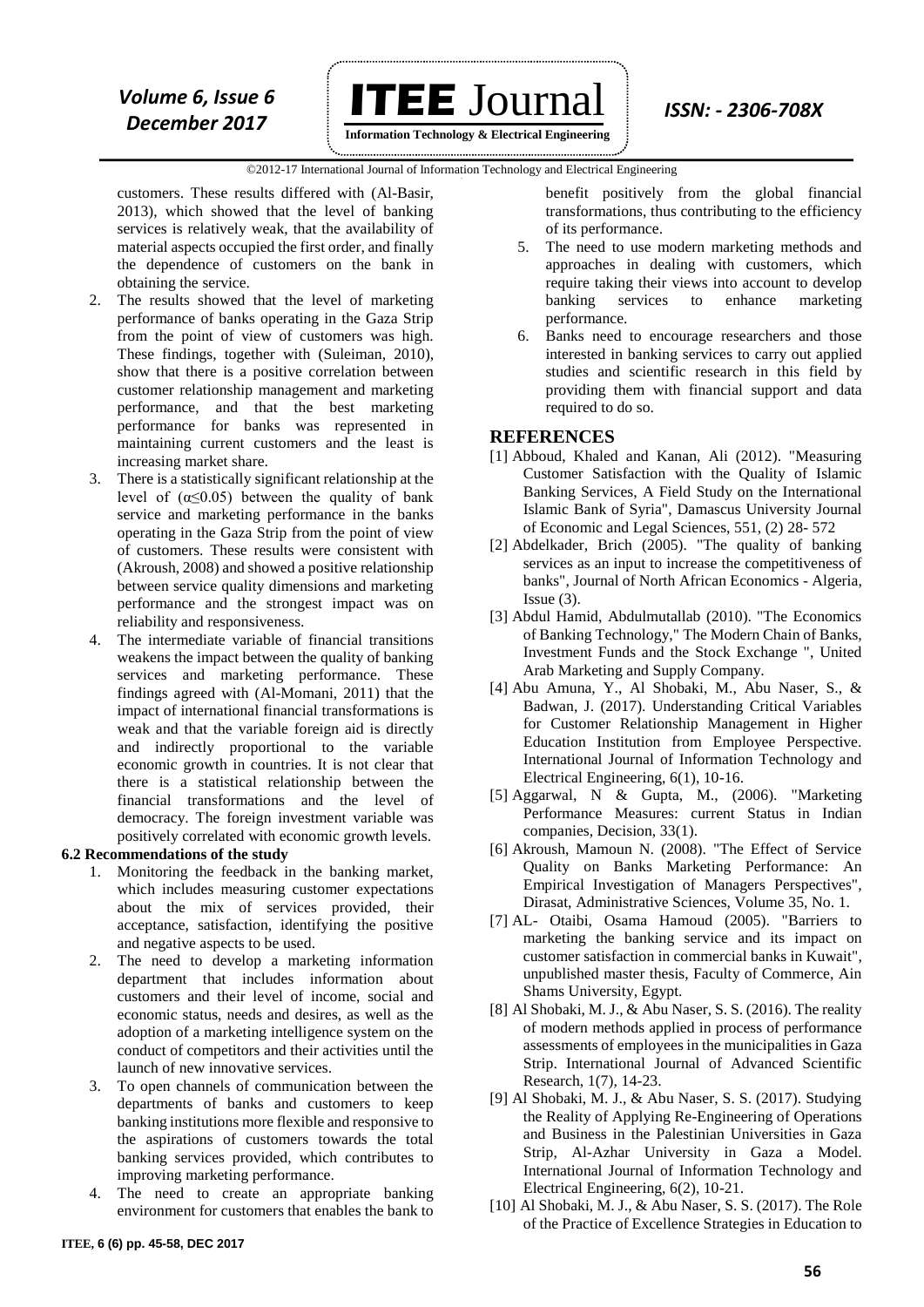

**Information Technology & Electrical Engineering**

 ©2012-17 International Journal of Information Technology and Electrical Engineering `

Achieve Sustainable Competitive Advantage to Institutions of Higher Education-Faculty of Engineering and Information Technology at Al-Azhar University in Gaza a Model. nternational Journal of Digital Publication Technology, 1(2), 135-157.

- [11] Al Shobaki, M. J., & Abu Naser, S. S. (2017). Usage Degree of the Capabilities of Decision Support System in Al-Aqsa University of Gaza. International Journal of Engineering and Information Systems (IJEAIS), 1(2), 33-48.
- [12] Al Shobaki, M. J., Abu Amuna, Y. M., & Abu Naser, S. S. (2016). The impact of top management support for strategic planning on crisis management: Case study on UNRWA-Gaza Strip. International Journal of Academic Research and Development, 1(10), 20-25.
- [13] Al Shobaki, M. J., Abu Amuna, Y. M., & Abu Naser, S. S. (2017). Strategic and Operational Planning As Approach for Crises Management Field Study on UNRWA. International Journal of Information Technology and Electrical Engineering, 5(6), 43-47.
- [14] Al Shobaki, M. J., Abu Naser, S. S., & Kassab, M. K. I. (2017). The Reality of the Application of Electronic Document Management System in Governmental Institutions-an Empirical Study on the Palestinian Pension Agency. International Journal of Engineering and Information Systems, 1(2), 1-14.
- [15] Al-Habil, Wasim I., Al hila, Amal A., Al Shobaki, Mazen J., Abu Amuna, Youssef M. and Abu Naser, Samy S. (2017). The Impact of the Quality of Banking Services on Improving the Marketing Performance of Banks in Gaza Governorates from the Point of View of Their Employees, International Journal of Engineering and Information Systems (IJEAIS), Vol. 1 Issue 7, September – 2017, Pages: 197-217
- [16] Al-Jariri, Saleh Omar Karama (2006). "The Effect of Internal Marketing and Quality of Services on Customer Satisfaction: An Empirical Study of a Sample of Yemeni Banks", PhD Thesis, University of Damascus, Syria.
- [17] Al-Momani, Mohammad H. (2011). "Financial Transfer and its Impact on the level of Democracy: A Pooled Cross – Sectional Time Series Model", Dirasat, Human and Social Sciences, Volume 38, No. 2, (2011).
- [18] Al-Rubaie, Laith Salman and Al-Hamaid, Saud Mohammed and Al-Shaikhli, Samir and Adwan, Sami (2014). "The Impact of Customer Knowledge Management and the Development of New Services in Marketing Performance", Studies, Administrative Sciences, Volume (41), Issue (2).
- [19] Al-Saran, Raad Hassan (2004). "Developing the Gap Model in Measuring the Quality of Banking Services to the Global Level, A Conceptual Study", Journal of Human Sciences, Mohammed Khaydar Biskra University, Issue 6.
- [20] Ambler, T. & Kokkinaki, F. & Puntoni, S., (2004), Assessing Marketing Performance: Reasons for metrics selection", Journal of Marketing Management
- [21] Ammar, T. M., Al Shobaki, M. J., & Abu Naser, S. S. (2017). The Efficiency Extent Of The Internal Control Environment In The Palestinian Higher Educational Institutions In Gaza Strip. International Journal of Digital Publication Technology, 1(2), 107-126.
- [22] Atawi, Elham and Hamoud, Turki and Ben Said, Mohammed and Gharbana, Mohammed and Karoucheh, Fatima Zahra (2014). "The quality of banking services and their impact on the performance of banks: a field study in Jordanian banks (Irbid region)", Journal of Al-Quds Open University for Research and Studies, No. (32).
- [23] Azzazi, Umar (2008). "Liquidation Services in the Shadow of Global Transformation", Mohammed Khader Biskra University, Faculty of Economics and Management, Economic and Administrative Research, No. (4).
- [24] Badwan, J. J., Al Shobaki, M. J., Abu Naser, S. S., & Abu Amuna, Y. M. (2017). Adopting Technology for Customer Relationship Management in Higher Educational Institutions. International Journal of Engineering and Information Systems (IJEAIS), 1(1), 20-28.
- [25] Barish, Abdelkader (2005). "The Quality of Banking Services as an Approach to Increasing the Competitiveness of Banks", North Africa Economic Journal, No. 3.
- [26] Carlson, J.; and O'Cass, A. (2010), "Exploring the relationships between e-service equality, satisfaction, attitudes and behaviours in content-driven e-service web sites". Journal of Services Marketing, 24(2), 112- 127.
- [27] Clark, B. (1999), "Marketing Performance Measures: History A Interrelationship, Journal of Marketing Management, 15(8): 711-733.
- [28] Coltman, T.R. (2007). "Can Superior CRM Capabilities imporove performance in banking", Journal of Financial Service Marketing, Vol. 12, No. 2, (2007).
- [29] Darwish, Marwan and Al-Damiri, Ibtisam (2010). "Assessing the quality of services of Arab banks operating in the governorate of Jerusalem from the point of view of customers", Journal of Al-Quds Open University for Research and Studies, No. (18).
- [30] Eusebio, R. & Andreu, J. & Bebeze, P., (2006), Measures of marketing performance: a comparative study from spain, International, Journal of Contemporary Hospitality Management, 18 (2).
- [31] Fadelah, Sheriff (2010). "The Impact of Electronic Marketing on the Quality of Banking Services, Case Study of Some Banks in Algeria", Master's Message, Montessori University, Constantine, Algeria.
- [32] Gronholdt, L & Martensen, A. (2006)," Key Marketing Performance Measures", the Marketing Review, 6(3): 243-252.
- [33] Halouz, Fatima and Al-Idmour, Hani (2012), "The Impact of Quality of Banking Service on Customer Loyalty to Jordanian Banks", Studies, Administrative Sciences, 64-47, (1).